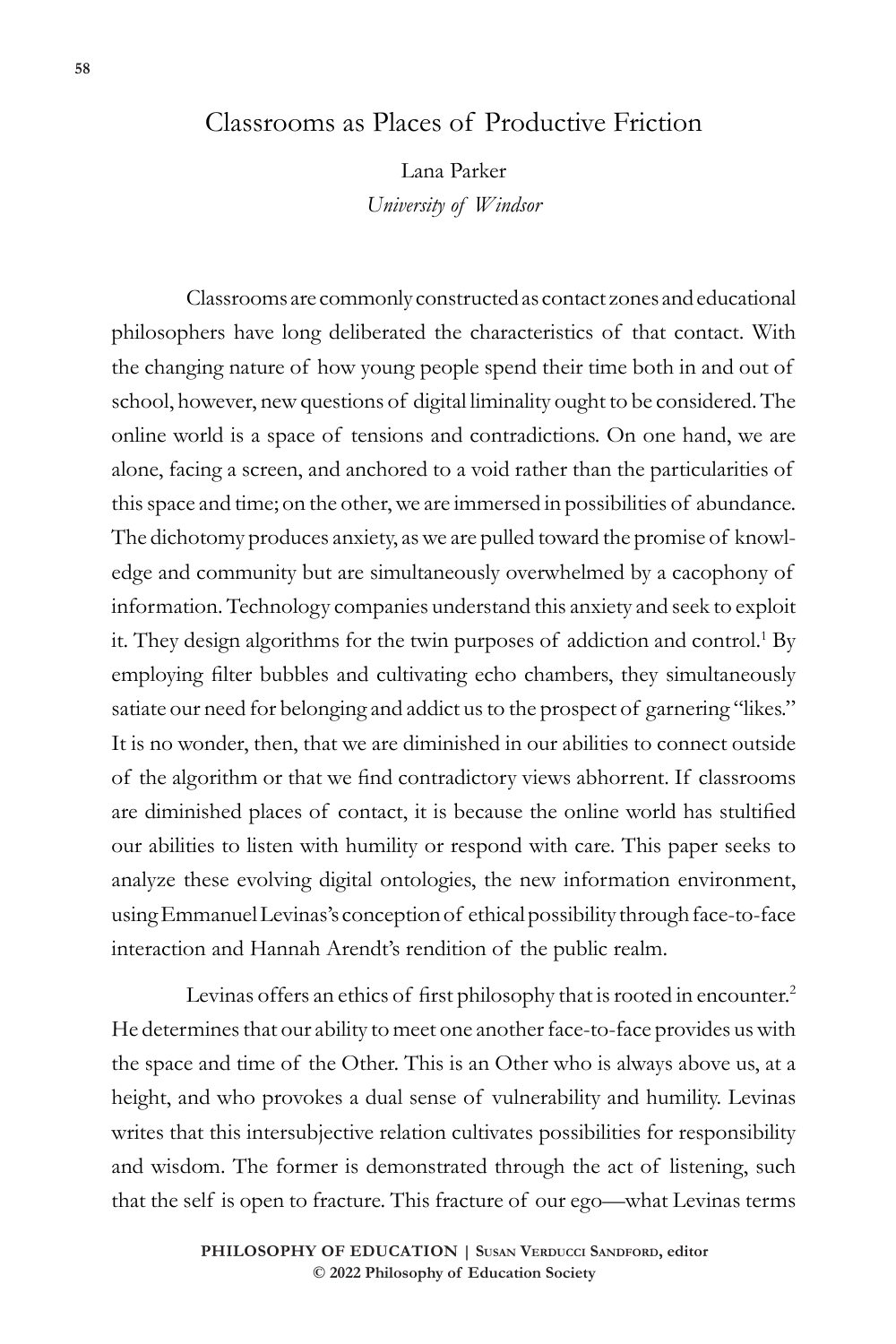our *bonne conscience*—is ethical possibility enacted, if not ever completed or perfected. The latter, wisdom, is accrued as we move from encounter to encounter, toward an impossible to reach horizon. This wisdom is distinct from the mastery of Western knowledge as it is unplanned and always unknown. The ethical encounter posits a primordial and indefinite responsibility, just as it promises a limitless horizon of possibility for wisdom. This is one of many aporia inherent to Levinas's work and it is this feature—of recursive tension that is itself maintained by holding ideas apart—that renders Levinasian ethics so useful for the analysis of our collapsing, interstitial spaces.

If Levinas offers insight into the interpersonal and ethical, Arendt is useful here for her consideration of the political. In *The Origins of Totalitarianism* and *The Human Condition*, Arendt characterizes the public realm as a space of appearance and as a common-for-all space.<sup>3</sup> The metaphor she employs is one of a table at which we are invited to sit, listen, witness, speak, and debate. This somewhat idealized description emerges from Arendt's understanding of the *polis*, and it serves to cleave what Arendt determines as two separate realms: the private and the public. In the private realm, we can be concerned with the basic functions of life, with our survival. In the public, by contrast, we are called to attend to the common world, to the needs of others, and to those yet to be born. Here, too, then is an aporia that engenders space: The private and public are equally necessary in the functioning of a democracy. It is helpful to parenthetically note that I use Arendt here instead of Habermas in recognition of some important differences.4 First, that Arendt's public realm emphasizes spatiality and presence. Political actors meet and engage in face-to-face discussion, rather than in atomized segments. Second, Arendt's public realm is underpinned by an agonal character—debate and disagreement are central features of the space. Lastly, and related to the insistence on common space for presence, Arendt foregrounds the importance of acting together. These distinctions become especially significant when analyzing the digital sphere as a failed public realm.

#### ENCOUNTER WITHOUT FRICTION

The new information environment is characterized by high levels of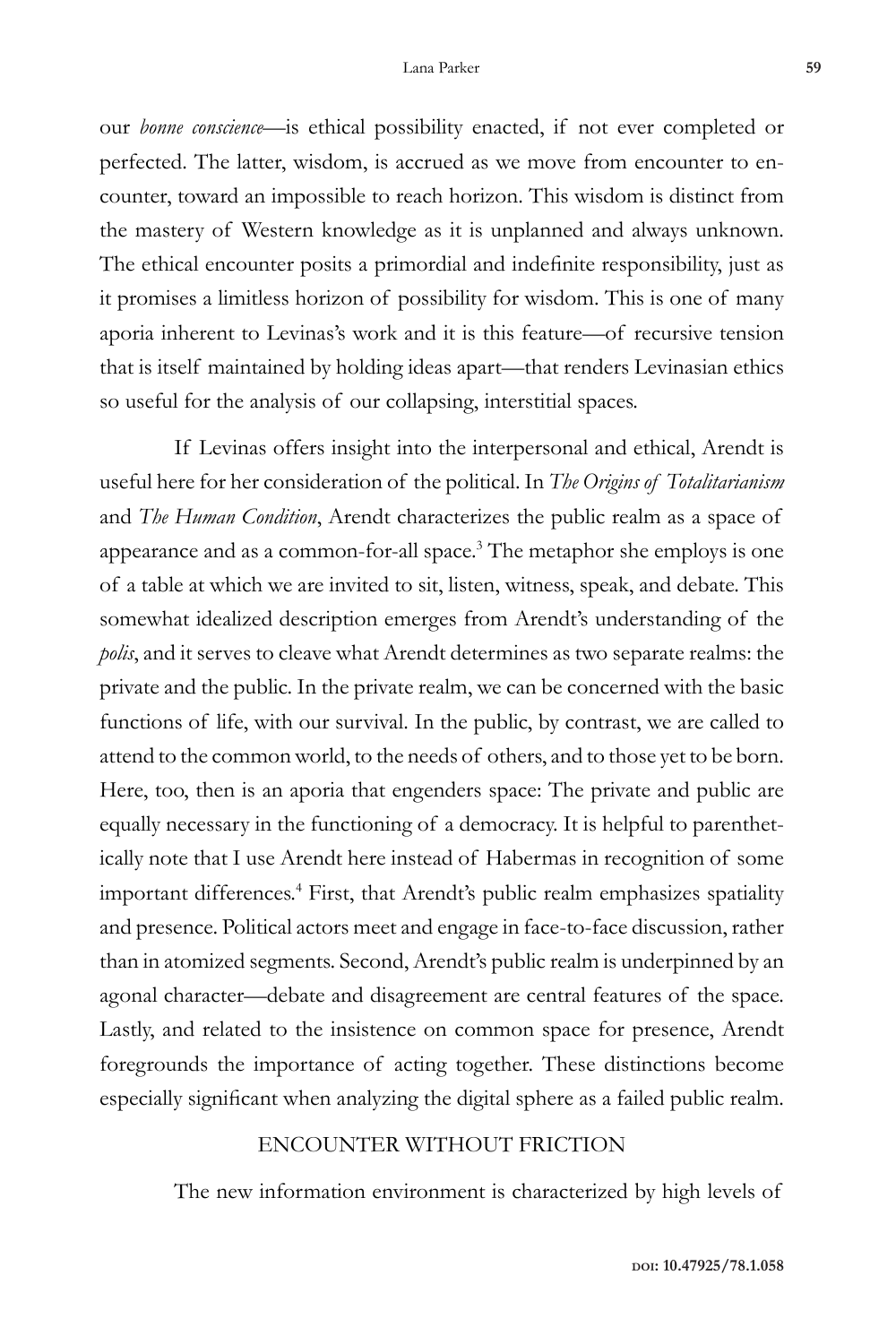online engagement, rising tides of mis- and disinformation, intentional technological manipulation, and the imperilling of democracy through strains of post-truthism and radicalization.<sup>5</sup> Youth, spending hours online and using social media, are particularly vulnerable. They increasingly turn to digital spaces to form communities, be entertained, and learn about the world.<sup>6</sup> Often, they do so without any substantive awareness of the way that data are collected, algorithms operate, or how their role as producers and consumers contributes to a larger public. As these digital spaces become the "real world" for youth who grow up with it, there is much to be understood about how digital immersion reconditions our abilities to encounter one another in real life.

# HOW DO WE LISTEN?

Key to Levinas's conception of the ethical encounter are descriptions of facing and listening. As noted, Levinas contends that the face-to-face encounter is unique in providing us with the space and time for ethical encounter. He writes, "prior to any particular expression and beneath all particular expressions, . . . there is the nakedness and destitution of the expression as such, that is to say extreme exposure, defencelessness, vulnerability itself" and that "one comes not into the world but into question."7 This is, for Levinas, the expression of a pre-ontological responsibility, a responsibility that comes before the development of our self and our ego, before even our conception of "*moi*." One characteristic of the encounter is the asymmetry between self/Other, another is the responsibility of the self to be a listener who is vulnerable to rupture. The ethical moment is fleeting and fragile: it is impossible to sustain or perfect. Nonetheless, if it is to come to pass, the self must approach the encounter with no claims on the Other, with no hope to comprehend them. In this way, I listen with a desire for the surprise of alterity. I listen with the humble recognition that the words of the Other are already beyond me and my patrol of consciousness, my thought. I express responsibility by listening, but also by remaining content that the Other is ungraspable and unknowable, and it is I, "*moi*", my self, that must fracture in response.

The new information environment renders this expression of listening nearly impossible. Technology conditions us to live in a world without friction.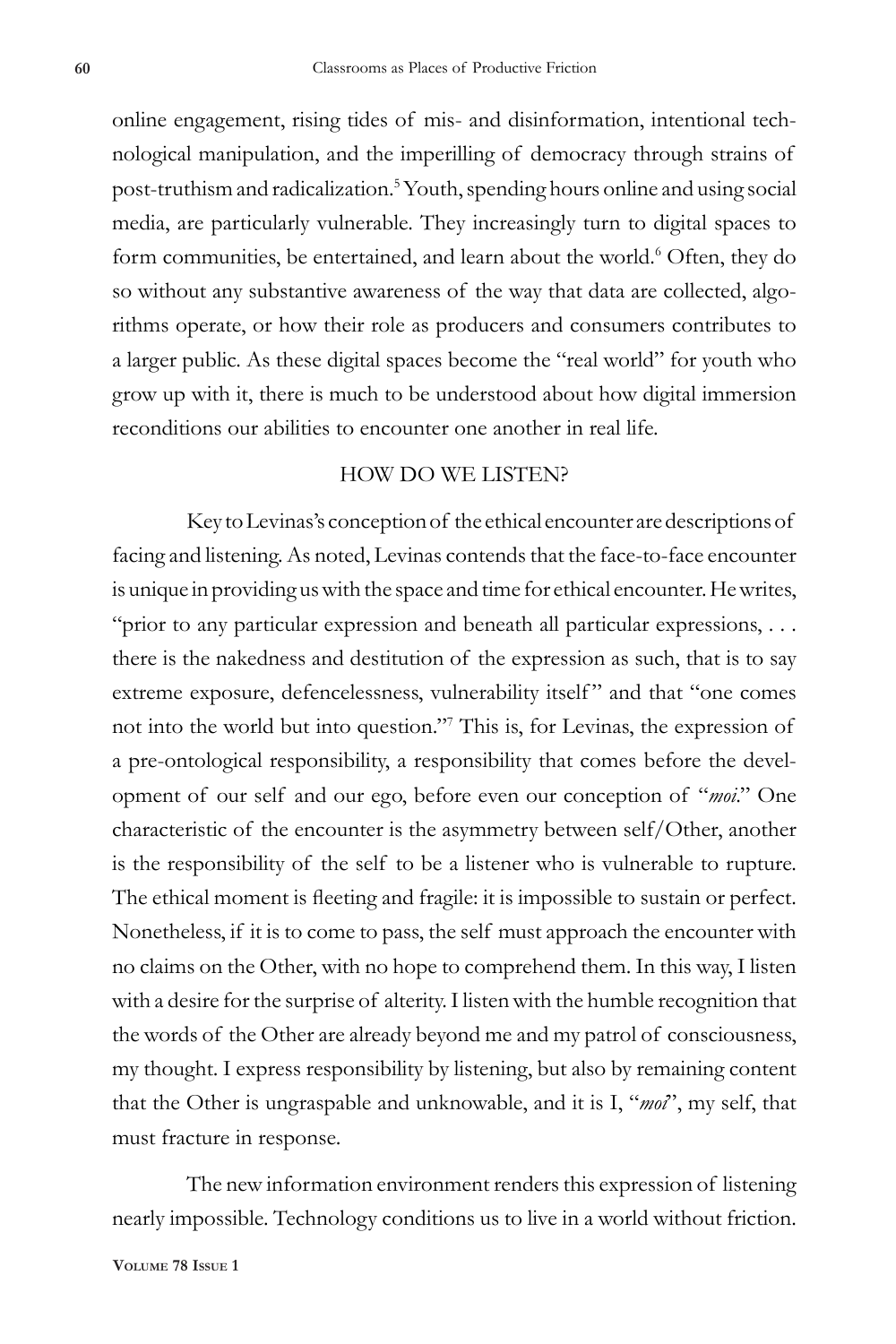It employs algorithms to produce filter bubbles and echo chambers, where like minds find community, reinforcement, and solace. Online spaces, rather than open vistas of possibility for encounter, are instead funnels to uniformity. Even if one encounters an opposing point of view, one's anger is blunted by the smallness of possible reply: a Tweet, a Post, a hashtag. The moment of encounter is dampened by the cavernousness and the anonymity of the space. We are, online, nowhere and everywhere. Time, too, loses meaning. There is no sustained discourse, no possibility to be gifted with the time of the Other. Instead, the Other has come and gone. We are engaged with echoes.

# WHAT OF HUMILITY AND RUPTURE?

It is unsurprising that the persistent numbness of online affect and the persistent pressure to conform eventually coalesce into a simple reified form: Us versus them. It is also unsurprising—though often surprise is performed—that the sputtering rage expressed online and its lack of ramifications for the perpetrator increasingly leads to real world harm. When actions from the dulled non-sensorial digital world spills into the streets, it can result in broad and staggering violence. For example, in April 2018, a man drove a van down the sidewalks in Toronto, murdering ten people and injuring sixteen.8 He later disclosed that he belonged to an online community of Incels, or involuntary celibates, and, in the lead-up to the attack, posted, "The Incel Rebellion has already begun."9 A further example of this online-to-real-life pipeline of violence occurred on January 6, 2021, when an angry mob stormed the US Capitol.<sup>10</sup> Despite years of online rage, experts were caught off guard by the real-life actions of a group that had previously confined their rage to online environments. The sudden and shocking violence seemed to come from nowhere, but it had been nurtured in online fora for years. This "community" did not have to confront the friction of encounter, but was instead able to engage in the superficial digital ontologies, listening only to hear what reinforces their existing ideas and reifies their boundaries of thought.

Levinas gives us a construct for this, too. In his discussion of the ethical encounter as a rupture of self, Levinas notes that the ego or *bonne conscience* finds comfort in the "*chez soi*," the at home resting place of the self.11 While it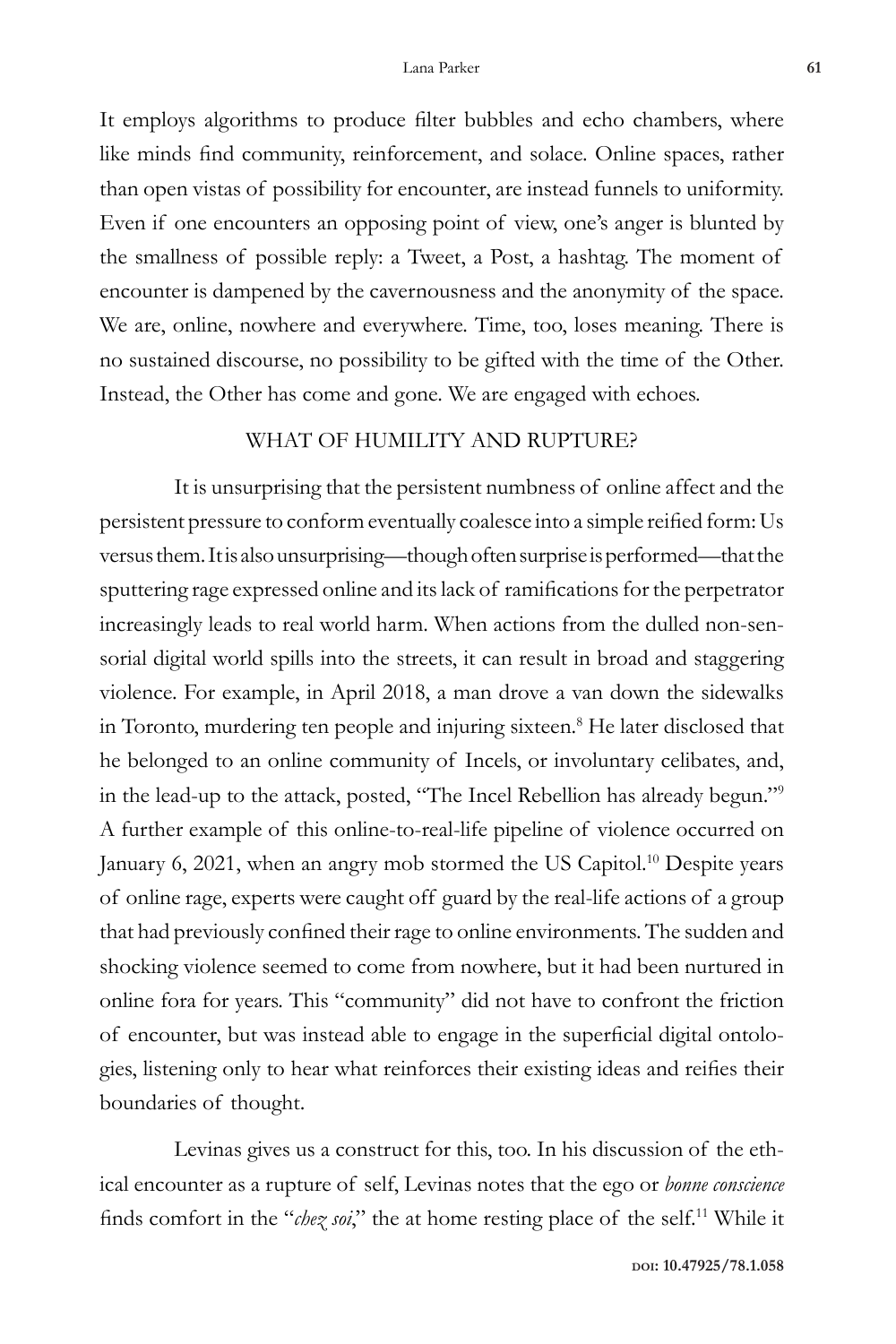is a space of contentment and ease, it can never lead to wisdom. In contrast, he contends that the *mauvaise conscience* is expressed in wandering, the "*hors-de-soi*," the affordance of the self to go outside itself toward moments of encounter and rupture.12 Further, in "Reflections on the Philosophy of Hitlerism," Levinas argues that when we listen with a view to reinforce the *bonne conscience*, we are essentially engaged in games of thought that buttress our thinking, our meagre understanding of knowledge, rather than furnish occasion for wisdom.13 The examples of violence delineated above reveal that the ossification of the *bonne conscience* leads to radicalization. In April 2018 and January 2021, radicalized individuals were goaded into action by a frictionless environment—an environment that allowed for the petrification of the *bonne conscience* by a superficial performance of listening online that was, *de facto*, nothing more than a game of thought.

#### FOR WHOM ARE WE RESPONSIBLE?

We are left now with questions of how to be responsible and for whom does our technology want us to be responsible? For Levinas, our capacity for goodness is contingent upon our expression of responsibility for the Other. There is no opportunity for ethics that begins with me attending to my own needs or me following prescribed laws. To do so would be to fail to take the bread from my own mouth to give to my neighbour; it would be to leave her to hunger.<sup>14</sup> Levinas notes that this responsibility is expressed through listening and radical passivity. Having been born into responsibility, this radical passivity obliges me to exist in response to the gift of time of the Other: I come into the fullness of being only though encounter, and only through an unmitigated embrace of the Other's alterity.

This is in high contrast to the inherent affordances of modern technology, which encourage hyper-individualism. These technologies did not arise in a neutral sociopolitical vacuum; rather, they are designed in support of neoliberal hegemony.<sup>15</sup> This facet of neoliberalism is predicated on autonomy and prizes our ability to demonstrate our Goodness, our worth, through relentless accumulation. Advocates for the digital world sometimes gesture to heretofore unknown possibilities for connection and global community. Yet, over time,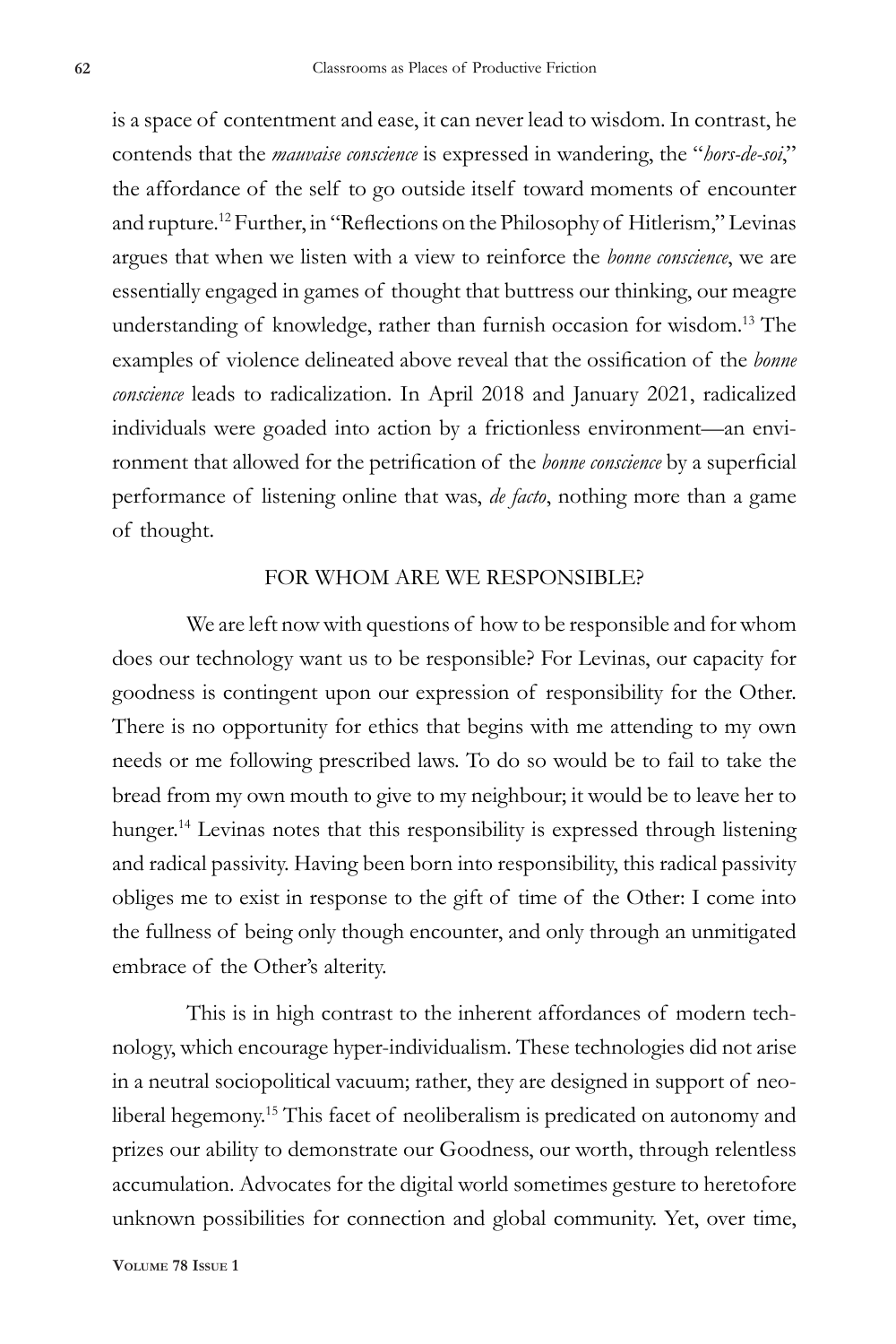the euphoria at the potential to build relationships has diminished in recognition that the internet is not an untrammeled public space. It is governed by profit-seeking mega-corporations eager to exert control over user experience: each of us is atomized into a collection of data that is designed to provoke consumption. That is the true currency of the internet: we consume content as we used to consume goods, with a voracious thirst, with almost no meaning, and with little compunction. Technology companies manage our friction: in some online interactions, just enough to cultivate tribalism; in others, in our communities of followers and echo chambers—in the coalitions of thought on Reddit, Facebook, and Parler—we are emptied of friction. The Other exists only in service of our blinkered quest for more.

#### SOCIAL MEDIA AND MASS SOCIETY

If we consider the internet to be a force shaping intersubjective relations and democratic engagement, then it is useful to contrast the spaces online life cultivates with a framework for publics.

# HOW IS THE PUBLIC REALM CHALLENGED BY THE MASS SOCIETY OF SOCIAL MEDIA?

Arendt conceptualizes speech and action as the necessary constituents of appearance and politics in the public realm, but in the online world corruptive forces are at play.16 This is not a realm of individuals contesting ideas in a public, but instead a space polluted by digital manipulations, algorithms, and bot accounts that drive undisclosed political agendas through lies and misinformation. Even without consideration of these adulterations, Arendt's analysis of the rise of the social provides avenues for understanding the online environment less as a public realm with the possibility of appearance and more as an extension of the social. Her critique of conformism and of the appeal of belonging to a mass society evokes echoes of Levinas's problematic of the *bonne conscience*. That is, that the allure of sameness and the comfort of assimilation seduce us into behaviour rather than action; we seek to adhere to norms and to cleave to the group. This phenomenon is apparent as social media users evince an insatiable thirst for "likes" and seek out the latest "trending" topics as a way of partici-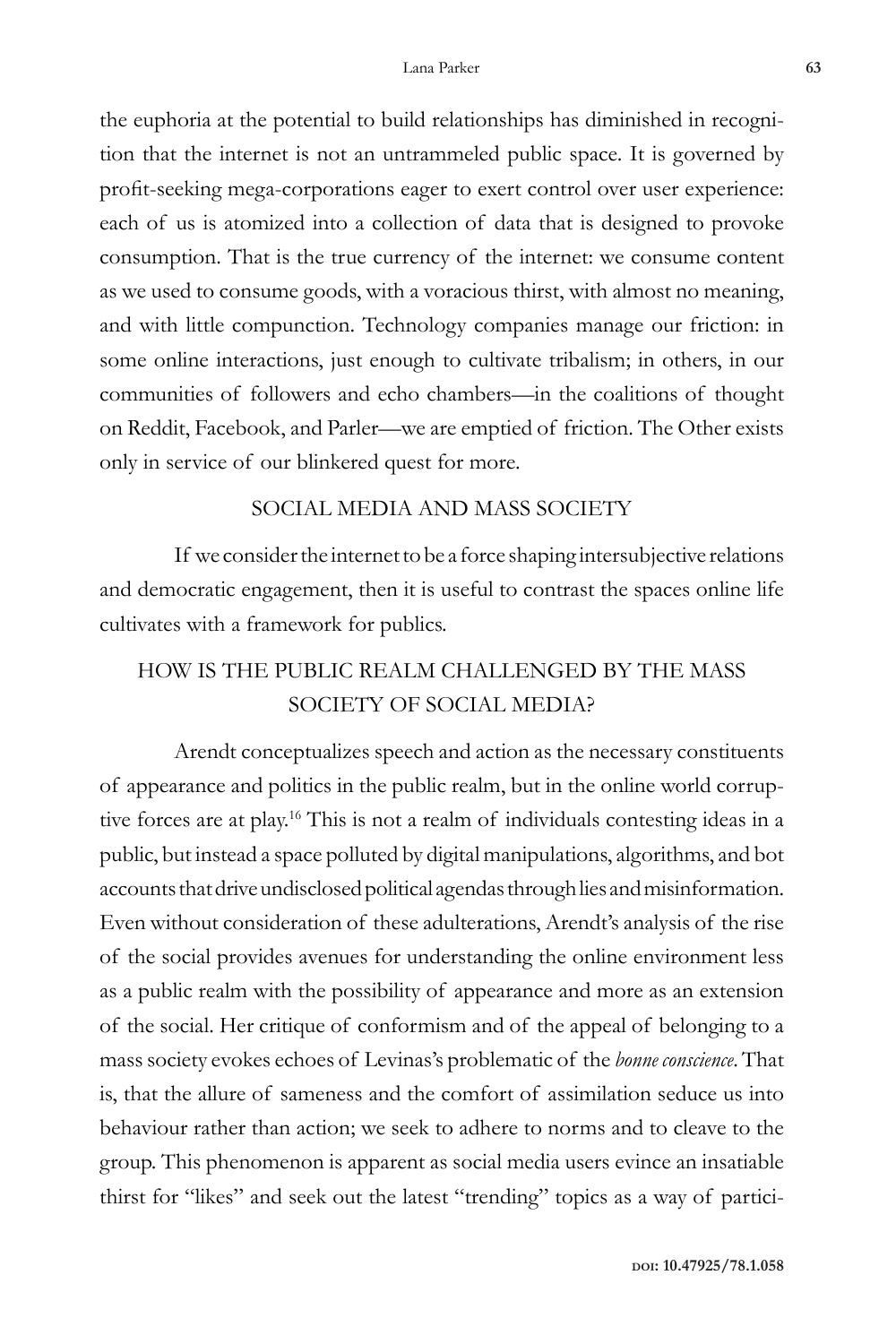pating in the discourse. It also finds expression as a troubling tendency toward authoritarianism.17 It is notable that technology companies design platforms and algorithms to reward *only* the law of large numbers (e.g., followers, likes, subscribers), and to reward these in the only currencies of value: attention and money.18 This is not and cannot be a productive expression of political action. As Arendt determines,

> The application of the law of large numbers and long periods to politics or history signifies nothing less than the wilful obliteration of their very subject matter, and it is a hopeless enterprise to search for meaning in politics or significance in history when everything that is not everyday behavior or automatic trends has been ruled out as immaterial.<sup>19</sup>

The frictionless environment online is designed to produce mass societies. The cultivation of the online social realm suppresses opportunities for meaningful in-person encounter and diminishes both our skills and tolerance for in-person debate.20 It creates the conditions for totalitarianism and intolerance. Rather than speech and appearance as political actions in the public realm, evident in the examples outlined above and in countless other instances, in-person action instead finds expression in extremism and the "mute" enaction of violence.<sup>21</sup>

#### WHAT OF THE VANISHING TABLE?

The loss of space and time for politics in the real world is best understood as a collapse of the common world. Neoliberal hyper-individualism, the expansion of "private matters of the individual," contributes to the shoring up of an endlessly social realm and to the lack of ability to posit or even imagine a commonly shared existence and future.<sup>22</sup> This is exacerbated in the vacuum of the frictionless online environment, where we are rewarded in our pursuit of individual attention and consumption. Foreshadowing current issues with digital environments, Arendt determines that tendencies toward individual vanity and greed undermine participation in the common world. She links the futility of the insatiable need for public admiration to the emptiness of monetary gain.<sup>23</sup> In addition to greed, the online world does not foster meaningful speech or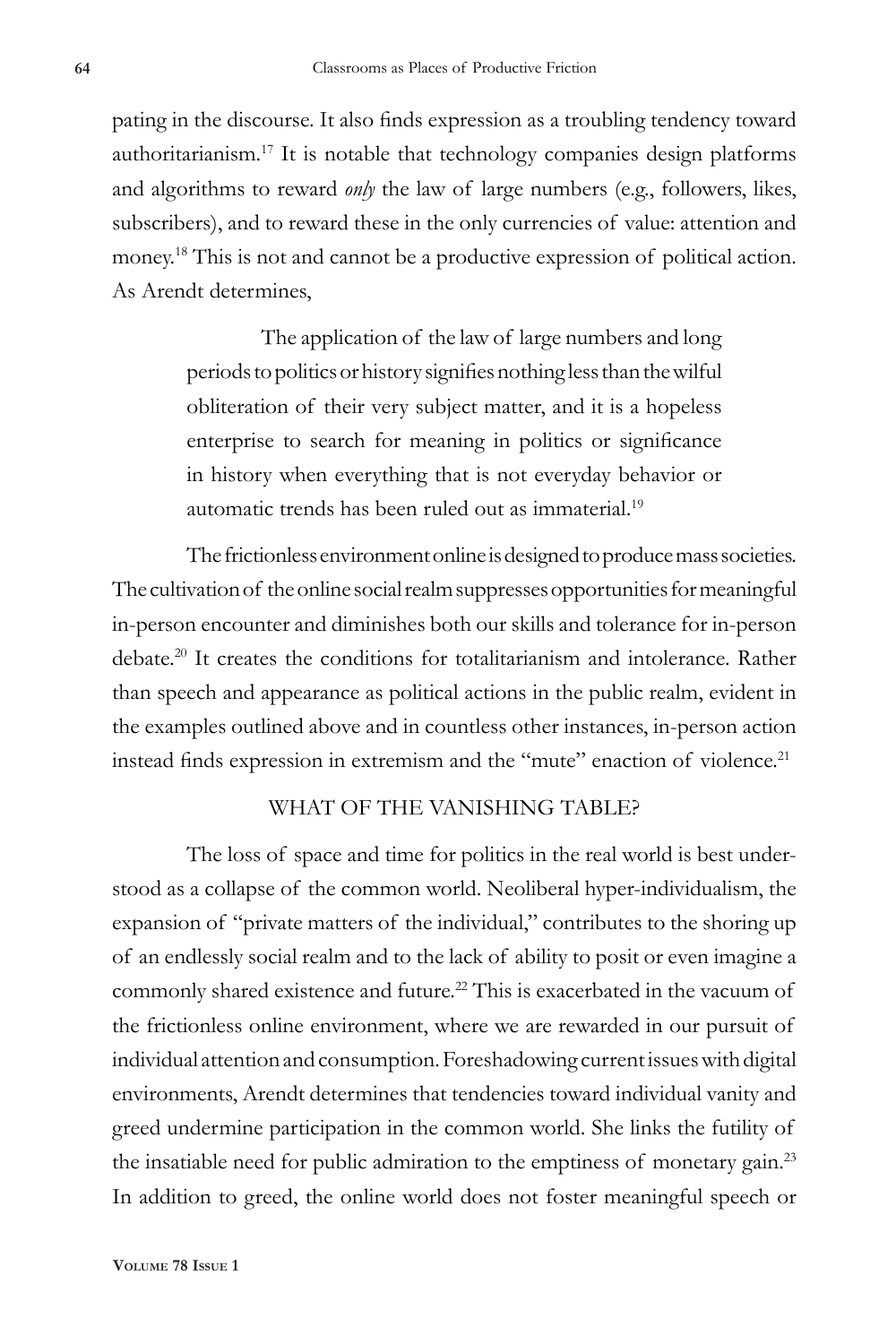possibilities for exchange. Sue Spaid notes the difference between Arendt's public realm and the recursive navel-gazing of the online environment:

> While the political insists on persuasion, the Internet encourages non-action, the form of speech whereby banter and chatter matter more than exposing one's actual perspective. Hardly requiring courage or demanding that one risk one's life, netizens opt instead to hide behind anonymity or assume some avatar, unlike free participants in the *polis*. 24

In combination, the technological affordance for non-action on the Internet combines with the vacuousness of content focussed on "private matters" of individuals to vanish the common world—and by extension, common ground. Arendt notes that "What makes mass society so difficult to bear is . . . the fact that the world between them has lost its power to gather them together, to relate and to separate them."25 She offers a way of conceptualizing the common world and the space for appearance as "a world of things . . . between those who have it in common" or as "a table . . . located between those who sit around it."<sup>26</sup> We are no longer sitting at Arendt's table; instead, each of us is isolated with a screen that cannot engender a sense of responsibility. There is no common world that furnishes a context for a going-between or exchange across perspectives. Instead, we now mourn the loss of the political center, which reflects the non-metaphorical loss of the common world and evokes the perpetual disorientation of worldlessness.27

# CLASSROOMS AS PLACES OF PRODUCTIVE FRICTION

It would be naïve to assume that the damage of our online environment is confined to adult life. Instead, the harms to prospective relationality and politics emerge between the entanglements of youth digital life and in-person schooling. It is imperative, then, that pedagogy takes seriously the question of how to attend to the changing sphere of identity, meaning, and politics that online life presents for students by reconceptualizing classrooms as places of productive friction. One of the first considerations is how to attend to the inevitable alienation students feel as school is increasingly peripheral to their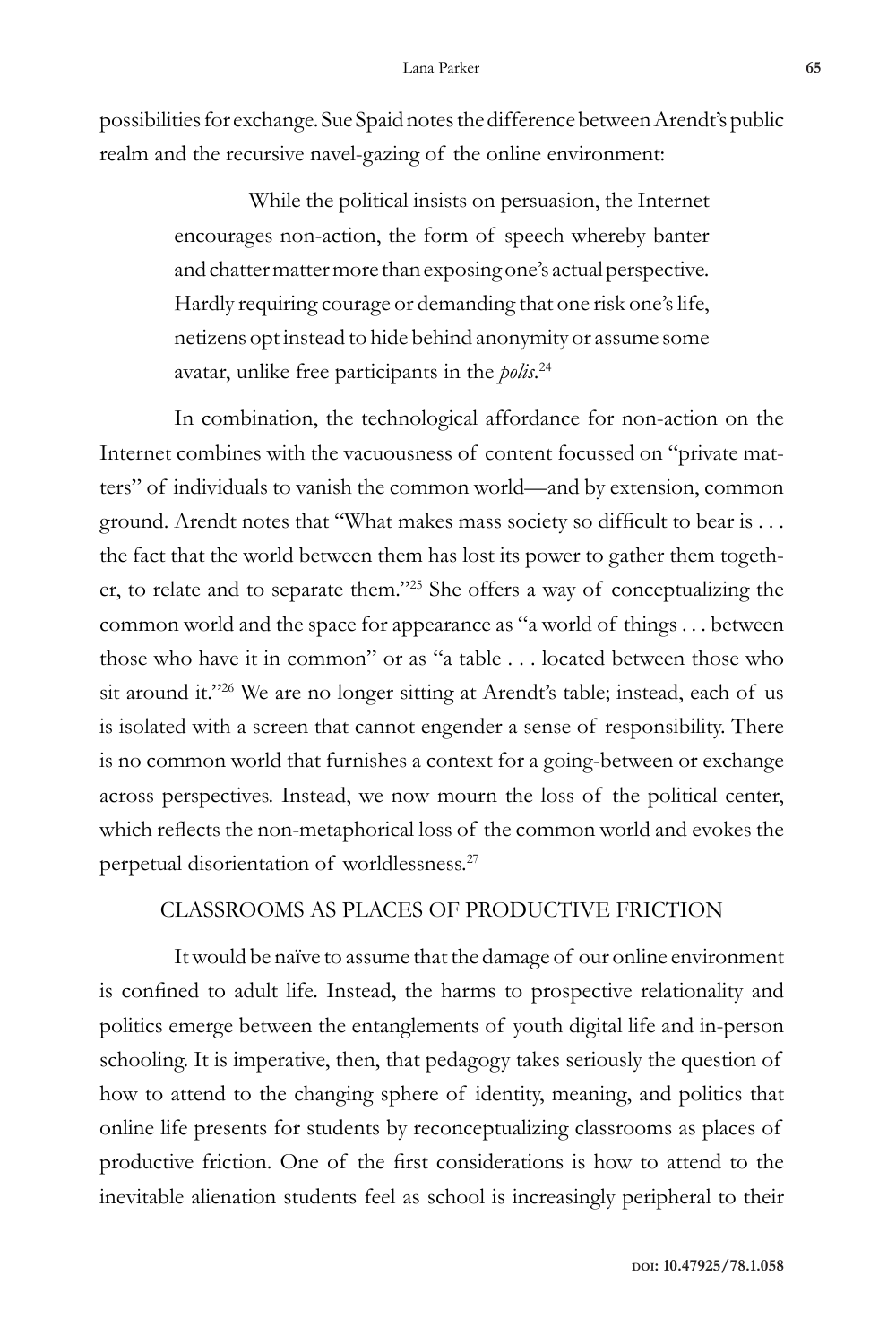interests, learning, and community. A second is to think about how to address the desire to seek homogenous or affinitive echo chambers. Finally, a third is to distinguish online participation—consumption and production—as distinct from political action.

It may seem self-evident to note that youth inherit the world without lived experience of its history; however, when tying this realization to intersubjectivity and politics, it becomes evident that today's youth have no understanding of how to engage in either without the affordances of technology. They are born into a life dominated by screens and a frictionless environment of the attention economy, overconsuming "content" and seeking illusory gratification. Most will be online "on a near-constant basis."28 That these children will be socialized differently or will have different conceptions of "school readiness" when entering Kindergarten is inevitable. If we hope that classrooms can set the stage for productive friction, then students must be present in the fullest sense of that word. They must not see school as entirely distinct, a compartmentalized academic exercise that has nothing to do with their "real" digital lives. How can the messiness—the already imperfect intrusions—of the school environment be encountered without a growing sense of alienation? This is inherently a pedagogical question and ought to be treated as such. It is insufficient to gesture to "21<sup>st</sup> century skills;" it is wrong-headed to emphasize instrumentalist techno-rationalist aims for "digital literacy." Instead, education must engage completely with the core of how students make meaning, form identities, and develop relationships by teaching with, through, and in open critique of digital worlds. Educators can provide students with time and space, in the real-life classroom, to learn and practice how to listen and respond, wherein listening is characterized by openness to the Other rather than obeisance to digital hegemony and responding is not expressed as a claim of alterity.

Secondly, if the classroom is to become a space of productive friction, then educators ought to provide students with opportunities for diverse encounter, challenge, and dissent. Arendt's metaphor of the table is uniquely applicable here. Outside of education contexts, students—and, indeed, adults—have few occasions for sitting across from one another and expressing varied perspectives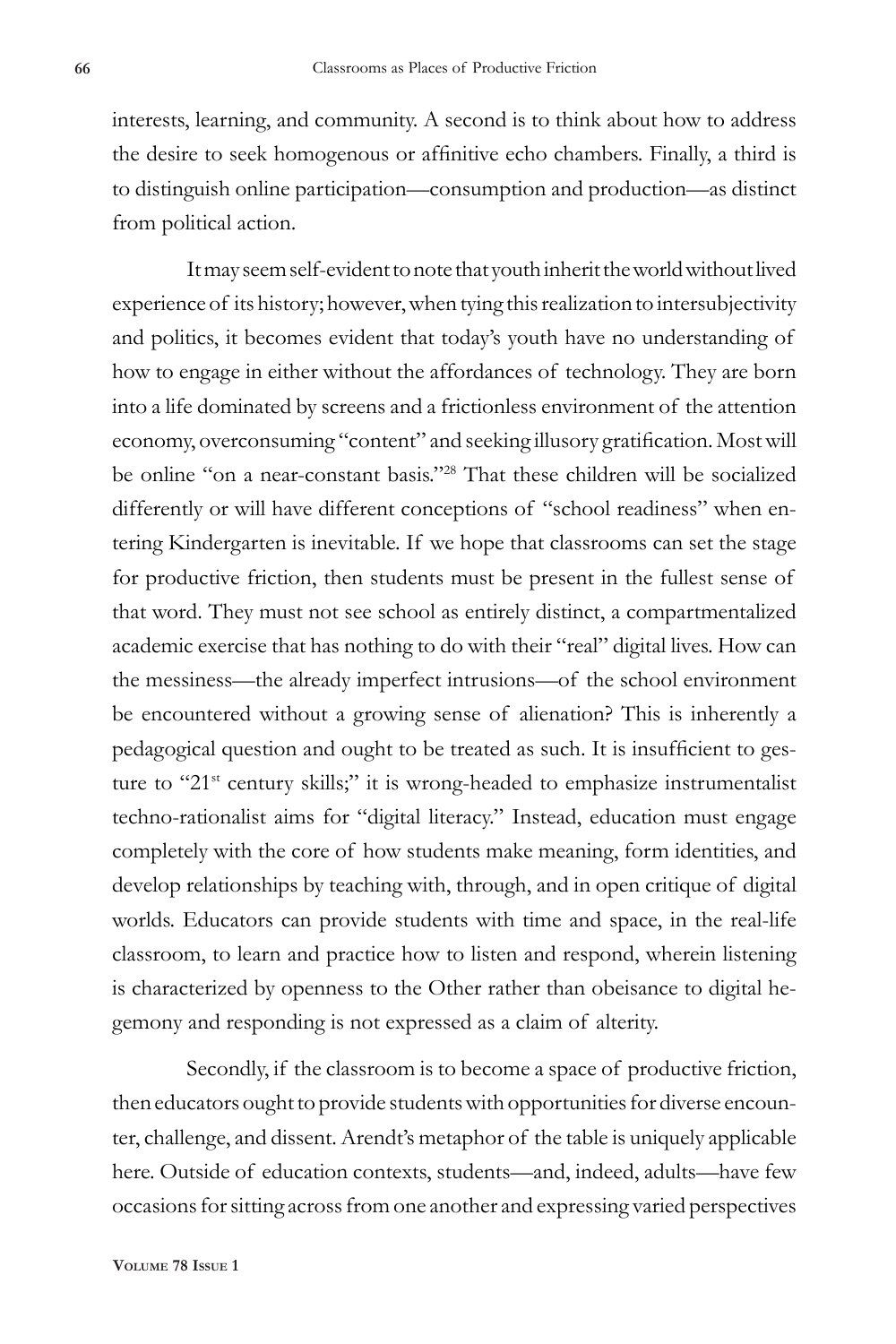while engaging with art, literature, histories, and politics. As such, educators must attend, and be supported in efforts, to engage as much diversity of thought and perspective as possible. This suggests that teachers would move away from textbooks and canon to engage a geopolitical and sociocultural plurality of modes and narratives. It would also be useful to avoid teaching technology as a set of pragmatic skills; instead, it would be productive to address the literacies underpinning them, including seduction of digital addiction and echo chambers, the role of affect, and the influences of marketization.

This should be done not as a standalone topic in a single "media literacy" course, but by soliciting student-sourced texts across grades and subject areas. This gives students an opportunity to discuss—at length—what they encounter, how they feel about various topics, and what their enticements are for response or action. If texts on Reddit, TikTok, and Parler live entirely outside the classroom, there is no educational opportunity. There is no ability for teachers and classmates to trouble the reifying external echo chamber or internal *bonne conscience*. More troublingly, students may never have a chance to talk at length, to argue with someone, to rebut or refute an idea, in real life. This leaves them with the mistaken impression that all engagement about things that matter to them occurs online. A benefit of sitting at a table is that it furnishes us with both a scope of the problem and a stake in the outcome; that is, there is an inherent sense of locality that engenders both care and manageability. A significant issue with the disappearance of the table and the vacuum of the internet is that all issues are projected out of context, into no space and time. As a result, people are either superficially engaged or entirely distanced from the outcome. A classroom that serves as a table restores embodiment and locality. It returns us to the sensate space and time—not of all others—but of the Other.

Thirdly, if students are to become prepared for an active political life, then the major concerns of our time have to be addressed through pedagogical encounter, drawing on a framework for democratic participation that is neither procedural nor normative. Bringing together Levinas and Arendt, Topolski offers a "political ethics" or, more specifically, a "politics of relationality," which offers some further framing for prospective teaching and learning.<sup>29</sup> Topolski underlines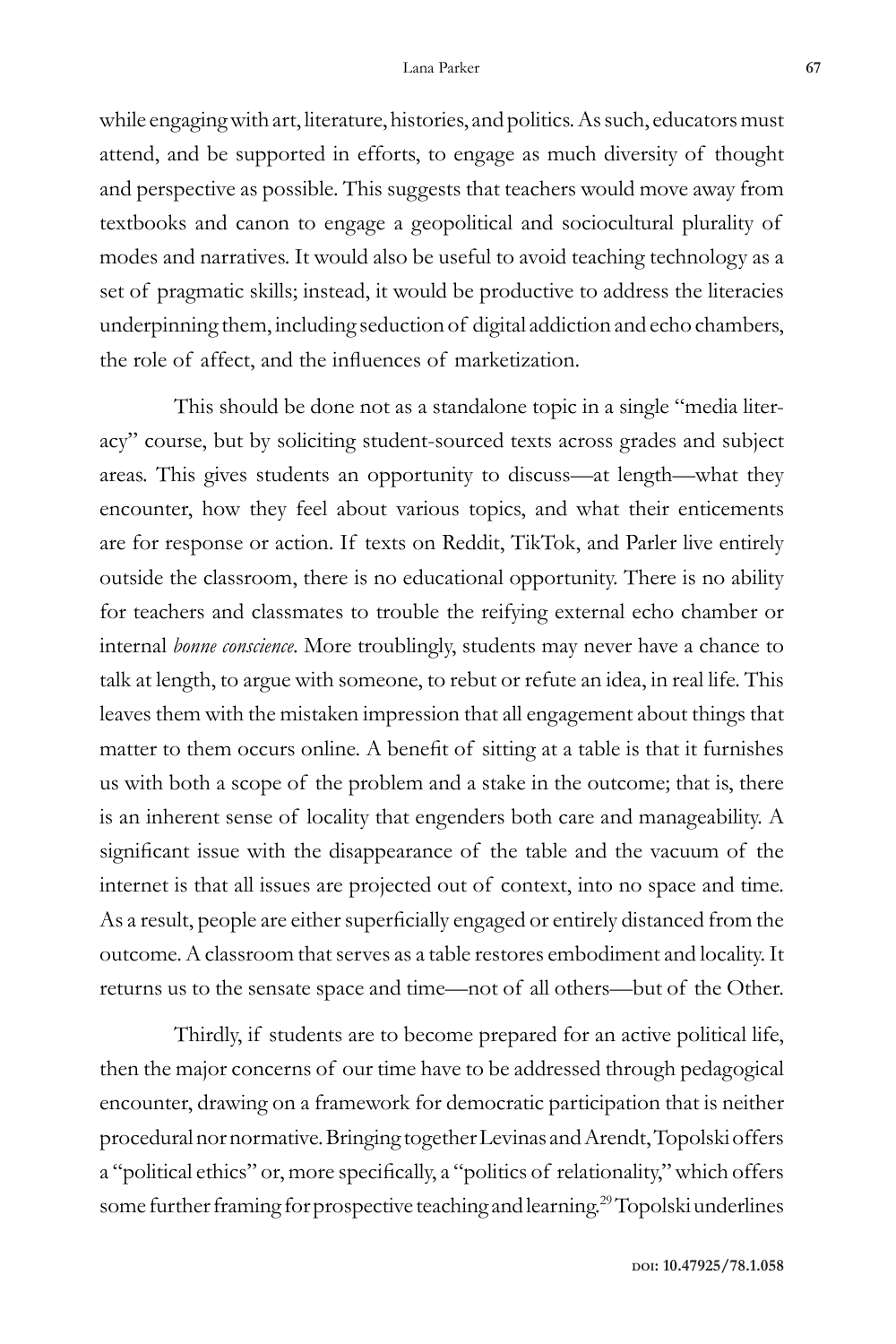the importance of relationality as a point of departure for politics by noting,

Relationality seeks to (1) strengthen the political by prioritizing alterity—the cornerstone of plurality—and in doing so acts as an extra precaution against undemocratic political alternatives; (2) creates an ethos of openness and 'equality' (without denying that power dynamics are inherent to all human interactions) necessary for a basic trust to develop between people; and (3) redefines politics such that each person—in her individuality and distinction—has something vital to contribute to the collective, making each voice significant.<sup>30</sup>

Reading this from an educational stance, each of these three points are instructive for how to talk and teach toward democratic engagement. The ideal of prioritizing alterity sets a discursive and ontological premise for the classroom. The recognition of power imbalance held in tension with individual political potency furnishes a reason for participation: Hope for change. If we contend that present-day democracy is imperilled, then there must be a commensurate urgency for pedagogical response. In addition, then, to a framework for a politics of relationality, classrooms as places of productive friction must also address the content of contemporary challenges and opportunities. How can students prepare to attend to the existential threat of climate change? How can they evaluate the merits of a shift to stakeholder capitalism rather than renouncing capitalism for a different system altogether without ample discursive space and time to make meaning?<sup>31</sup> With hours a day online, students' digital lives bring them into close encounter with these issues, along with a profusion of axiomatic rhetoric and misinformation, and an absence of nuance. In her only direct writings on education, Arendt argued that "the child must be protected from the world," but children are no longer introduced to the world through school.32 Children now carry the world—with all its complications and intrusions—within themselves and, by consequence, the classroom. Educators cannot, then, leave politics without.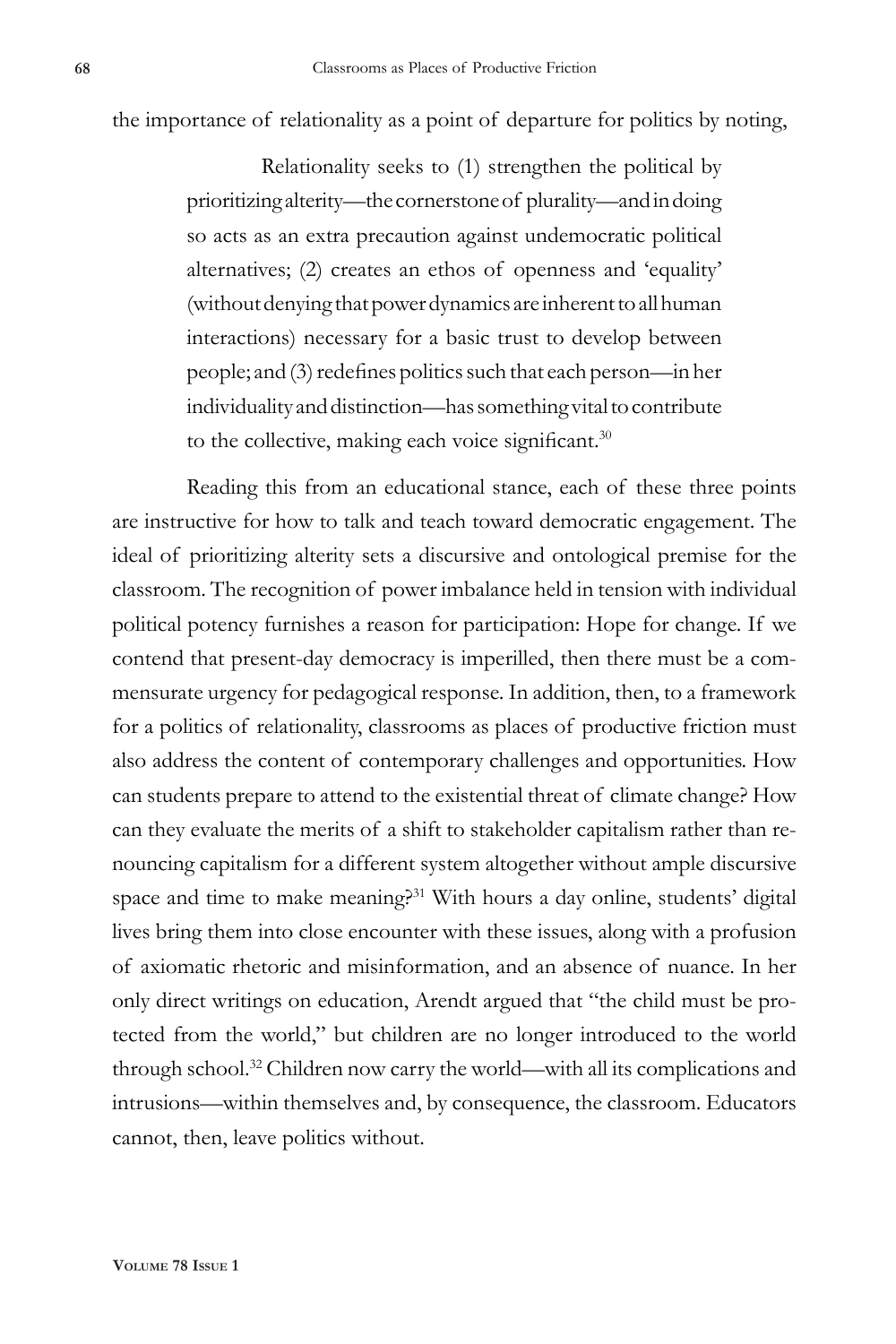#### **CONCLUSION**

What is urgently needed is a way of recuperating friction in our schools as one potential response to the new information environment, its overload of s(t)imulation, and the affirmative tendencies of the communities it cultivates. The digital world contributes not only to the collapse of contact in the public realm broadly, but also the changing liminality between students and schools. If schools are meant to be sites of contact, connection, and relationality, then classrooms ought to be intentionally constructed as places of productive friction, where students' real lives—that is, their digital lives—can be shared, troubled, and wholly engaged.

1 Ronald Deibert, "The Road to Digital Unfreedom: Three Painful Truths About Social Media," *Journal of Democracy* 30, no. 1 (2019): 25-39. 2 Emmanuel Levinas, *Totality and Infinity: An Essay on Exteriority* (Norwell, MA: Kluwer Academic Publishers, 1991); Emmanuel Levinas, *Otherwise than Being or Beyond Essence* (Norwell, MA: Kluwer Academic Publishers, 1991); Emmanuel Levinas, *The Levinas Reader* (Malden, MA: Blackwell, 1997). 3 Hannah Arendt, *The Origins of Totalitarianism* (New York: Harcourt Brace Jovanovich, 1973); Hannah Arendt, *The Human Condition*, 2nd ed. (Chicago: University of Chicago Press, 1998).

4 Alexey Salikov, "Hannah Arendt, Jürgen Habermas, and Rethinking the Public Sphere in the Age of Social Media," *Russian Sociological Review* 17, no. 4 (2018): 88-102.

5 Lana Parker, "Literacy in the Post-Truth Era: The Significance of Affect and the Ethical Encounter," *Educational Philosophy and Theory* 53, no. 6 (2021): 613-623.

6 Martin Lalonde, Juan Carlos Castro, and David Pariser, "Identity Tableaux: Multimodal Contextual Constructions of Adolescent Identity," *Visual Arts Research* 42, no. 1 (2016): 38-55; Amy Mayhew and Paul Weigle, "Media Engagement and Identity Formation Among Minority Youth," *Child and Adolescent Psychiatric Clinics of North America* 27, no. 2 (2018): 269-285.

7 Levinas, *Levinas Reader*, 83 & 81.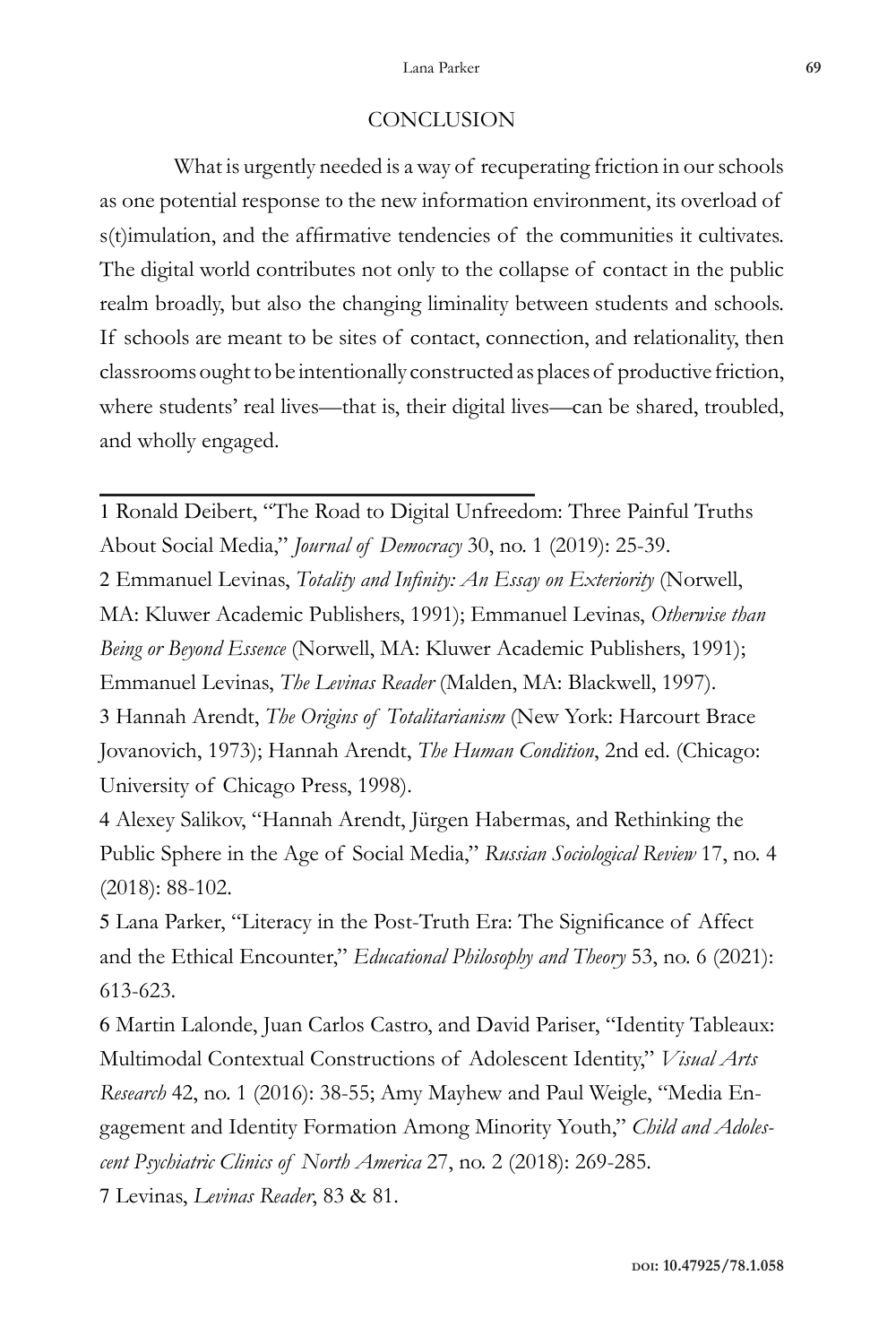Catherine Porter, "Toronto Van Attacker Found Guilty in City's Worst Mass Killing," *The New York Times*, March 3, 2021, https://www.nytimes. com/2021/03/03/world/canada/toronto-van-alek-minassian.html Porter, "Toronto Van Attacker Found Guilty in City's Worst Mass Killing." Dan Berry, Mike McIntire, and Matthew Rosenberg, "'Our President Wants Us Here': The Mob That Stormed the Capitol," *The New Yok Times*, January 09, 2021, https://www.nytimes.com/2021/01/09/us/capitol-rioters. html

Levinas, *Levinas Reader.*

Levinas, *Totality and Infinity.*

 Emmanuel Levinas, "Reflections on the Philosophy of Hitlerism," trans. Seán Hand, *Critical Inquiry* 17 (Autumn 1990): 68-69.

Levinas, *Otherwise Than Being.*

 Jing Wu and Yun Guoqiang, "From Modernization to Neoliberalism? How IT Opinion Leaders Imagine the Information Society," *International Communication Gazette* 80, no. 1 (2018): 7-29.

Parker, "Literacy in the Post-Truth Era."

Deibert, "Digital Unfreedom."

 Geoff Schullenberger, "Human Sacrifice and the Digital Business Model," *Tablet*, July 20, 2020, https://www.tabletmag.com/sections/science/articles/ sacrificial-games-cancel-culture

Arendt, *Human Condition*, 42-43.

Sue Spaid, "Surfing the Public Square: On Worldlessness, Social Media,

and the Dissolution of the Polis," *Open Philosophy* 2, no. 1 (2019): 668-678.

Spaid, "Surfing the Public Square," 26.

Arendt, *Human Condition.*

Arendt, *Human Condition.*

Spaid, "Surfing the Public Square," 677.

Arendt, *Human Condition*, 52-53.

Arendt, *Human Condition*, 52.

Arendt, *Human Condition*, 52.

 Monica Anderson and Jingjing Jiang, "Teens, Social Media and Technology 2018," *Pew Research Center*, May 31, 2018, http://www.pewinternet.